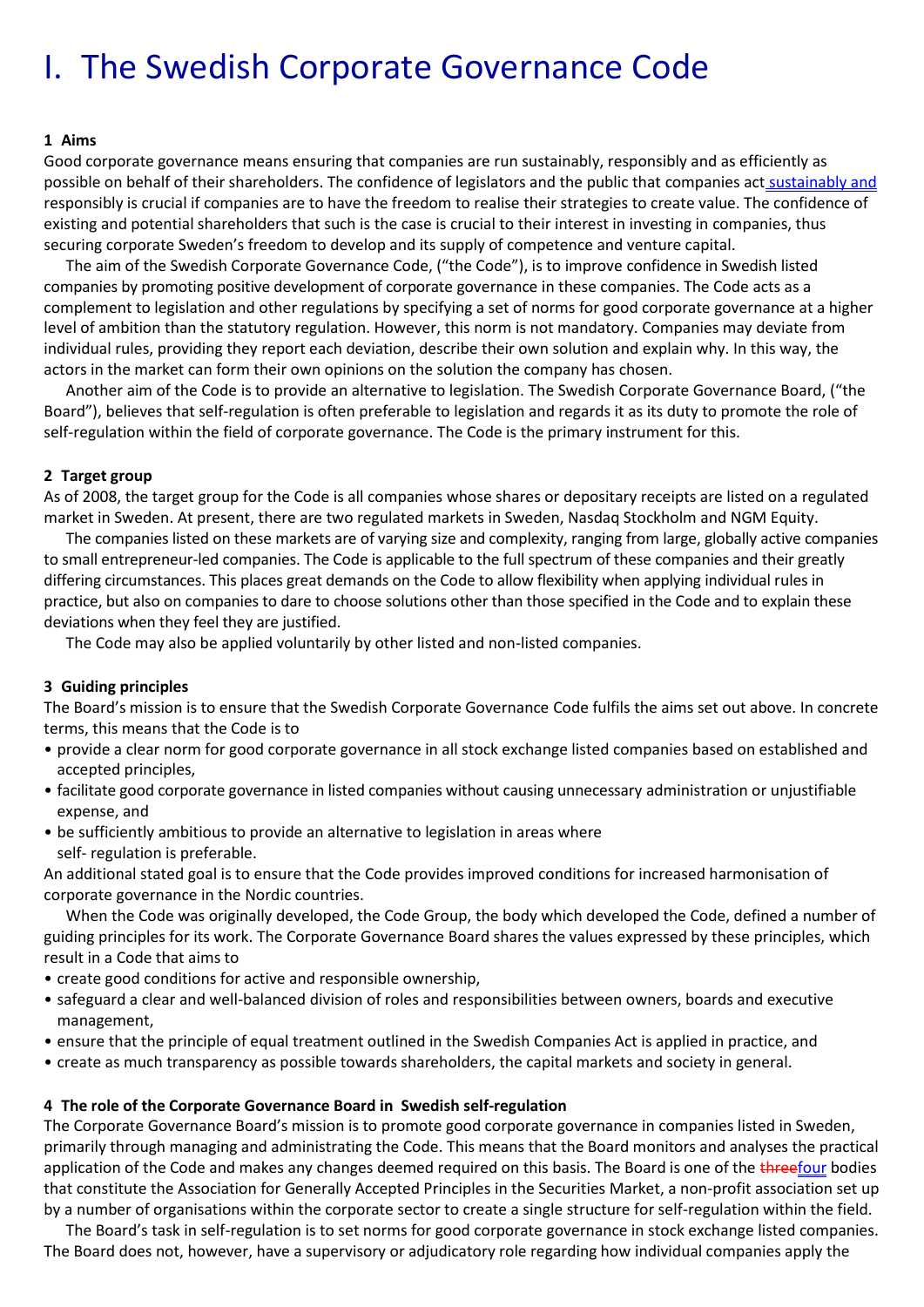Code. The Swedish Securities Council, whose role is to promote good practice on the securities market, may on request issue statements on how the Code should be interpreted. The task of monitoring and ensuring that companies apply the Code in a satisfactory manner is a matter for the stock exchanges on which their shares or depositary receipts are traded. Unless the company's auditor has been asked to conduct a more detailed examination, the minimum requirement is that the auditor examine whether a corporate governance report has been produced and that certain information contained in the corporate governance report complies with that which appears in the rest of the company's annual report or, if the corporate governance report is a separate document from the annual report, that it complies with the annual report in its entirety. The same applies to the company's sustainability reporting. Judgements on the extent to which individual companies' decisions to comply with or deviate from the rules of the Code inspire confidence on the part of investors are in the hands of the actors in the capital markets.

#### **5 The structure and content of the Code**

The Code deals with the decision-making system through which shareholders directly or indirectly govern a company. The main emphasis is on boards of directors in their role as central players in corporate governance. As regards shareholders, the line is drawn at

shareholders' meetings. Issues such as the interplay between owners and the rules and workings of the stock market are not covered, nor are issues regarding companies' relationships with other stakeholders than those that fall within the mission of the board to manage the company on behalf of the shareholders. This is These issues are felt to be beyond the framework of an owner-orientated view of corporate governance.

The Code forms part of the self-regulation of corporate sector. It defines a norm for good corporate governance at a more ambitious level than the minimums specified in the Companies Act and other statutory regulation. The key to this is the "comply or explain" mechanism. This means that companies are not obliged to comply with every rule in the Code at all times, but are allowed the freedom to choose alternative solutions which they feel are better suited to their particular circumstances, as long as they openly report every deviation, describe the alternative solution they have chosen and explain their reasons for doing so. In this way, the Code specifies what is often, but not necessarily always, regarded as good corporate governance practice. For individual companies, however, alternative solutions to those contained in the Code may well result in better corporate governance. One or more deviations from the Code does not therefore indicate poorer corporate governance. In many cases, explanations of non-compliance may show that the company has carefully considered its corporate governance processes and found the solutions it finds best in each case.

Most of the rules in the Code are formulated so as to allow non-compliance to be identified objectively and explained. For pedagogical reasons, the Code also contains certain rules for which compliance cannot be verified objectively and any non-compliance is therefore unlikely to be reported. This is stated in the text of these particular rules. Similarly, the Code contains some rules which to a greater or lesser extent can be regarded as logical consequences of legal or regulatory requirements. This does not mean, of course, that companies can choose to ignore provisions of legislation or mandatory stock exchange regulations by referring to the Code's comply or explain mechanism.

The actual Code consists of a set of numbered rules in section III. It is with regard to these rules that companies applying the Code must decide to comply or explain, (with the exception of the information requirements in chapter 10, where there is no acceptance of non-compliance by providing an explanation for those companies that apply the Code). To avoid uncertainty about the requirements, the terms  $\frac{m}{n}$  is to" or  $\frac{m}{n}$  are used throughout.

This revised Code comes into force on 1 December 2016 January 2020 and is applicable from that date.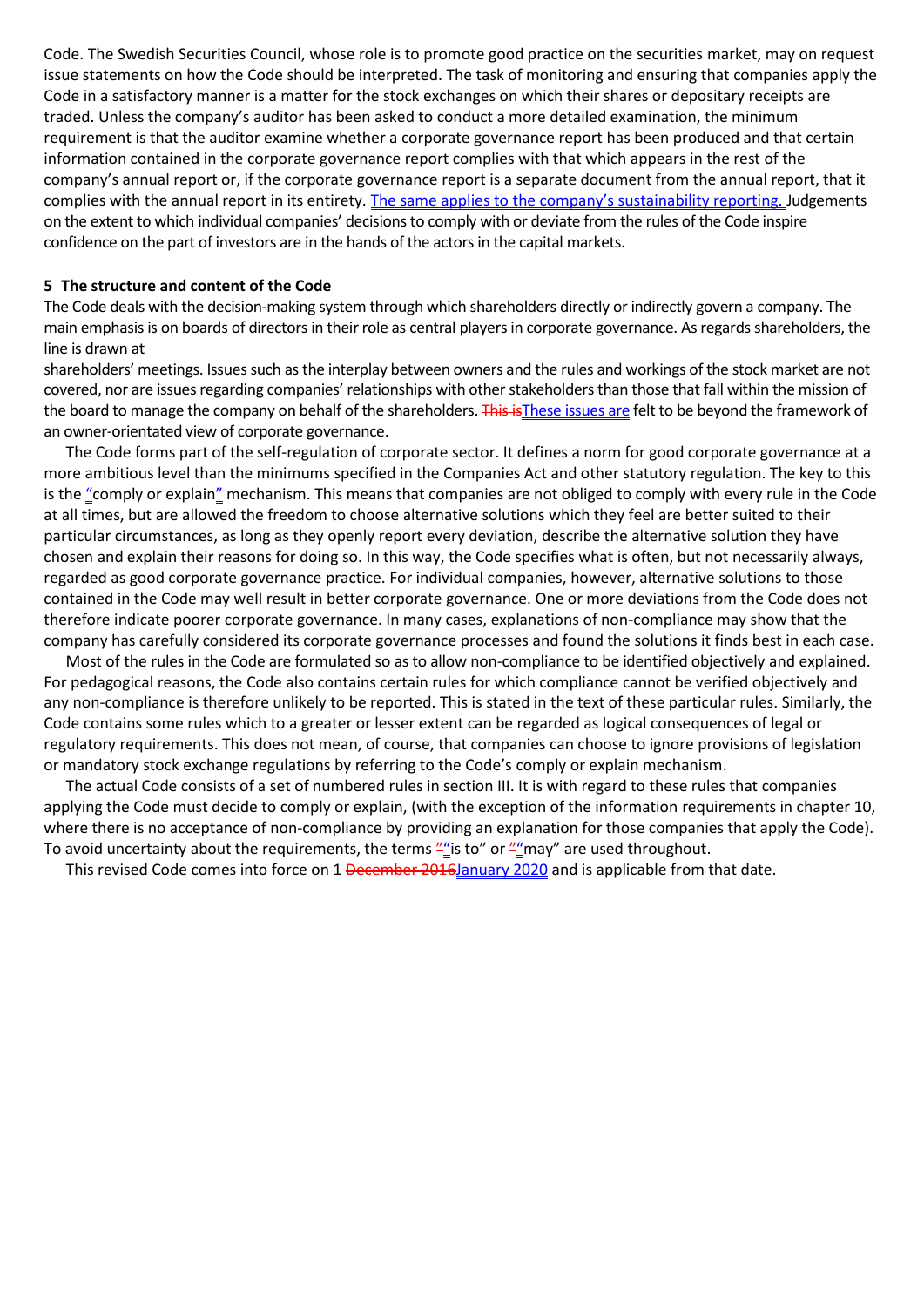# II. The Swedish corporate governance model

Corporate governance in Swedish stock exchange listed companies is regulated by a combination of written rules and generally accepted practices. The framework includes the Swedish Companies Act and the Swedish Annual Accounts Act, supported by the Swedish Code of Corporate Governance and the rules of the regulated markets on which shares are admitted to trading, as well as recommendations and statements from the Swedish Financial Reporting board-and, statements by the Swedish Securities Council on what constitutes good practice in the Swedish securities market and the Council for Swedish Financial Reporting Supervision's review of the financial reports of Swedish listed companies.

The Companies Act contains general regulations about the organisation of companies. The Act specifies which governance bodies are to exist in a company, the tasks of each body and the responsibilities of the people in each of these positions. The Code complements the Act by placing higher demands on companies regarding certain matters, while simultaneously allowing them to deviate from rules in individual cases if it is deemed that this will lead to better corporate governance, ("comply or explain").

The Companies Act stipulates that companies must have three decision-making bodies in a hierarchical relationship to one another: the shareholders' meeting, the board of directors and the chief executive officer. There must also be a control body, the statutory auditor, which is appointed by the shareholders' meeting. See illustration.

The Companies Act states that, unless otherwise stated in the Articles of Association, the purpose of a company is to generate profits for distribution among its shareholders. In order to be successful in the long term, the company needs to conduct its operations in harmony with the values of society.

#### **1 The ownership role**

The preparatory documents to the Swedish Companies Act emphasise the importance of active ownership. Shareholders provide the business sector with risk capital, but they also contribute to the efficiency and dynamism of individual companies and the business sector in general by buying and selling shares, as well as by participating in and exercising influence at shareholders' meetings. Active shareholder participation promotes a healthy balance of power between owners, the board and the executive management.

The shareholders set their own requirements for the companies in which they have invested. In recent years, increasing numbers of investors have come to regard issues such as sustainability, diversity and gender equality, as well as the views of their customers, their employees and society in general, as conditions for the commercial success of their companies.

Ownership structure on the Swedish stock market differs significantly from that in countries such as the United Kingdom or the United States. While the majority of listed companies in those countries have a very diverse ownership structure, ownership in Sweden is often concentrated to single or small numbers of major shareholders, as is the case in many other continental European countries. In around half of listed companies, these shareholders strengthen their positions further through holdings of shares with greater voting rights. They often play an active ownership role and take particular responsibility for the company, for example by sitting on the board of directors. A particular characteristic of Swedish corporate governance is the engagement of shareholders in the nomination processes for boards of directors and auditors, which they exercise through their participation in companies' nomination committees. Nomination committees are not regulated by the Companies Act, but by the Code. A Swedish nomination committee is not a sub-committee of the board, but a drafting body for the shareholders' meeting made up of members who are appointed by the company's owners.

Swedish society takes a positive view of major shareholders taking particular responsibility for companies by using seats on boards of directors to actively influence governance. At the same time, major holdings in companies must not be misused to the detriment of the company or the other shareholders. The Companies Act therefore contains a number of provisions which offer protection to minority shareholders, such as requiring qualified majorities for a range of decisions at shareholders' meetings.

#### **2 The shareholders' meeting**

The shareholders' meeting is a limited company's highest decision-making body and a forum for shareholders to exercise influence. The shareholders' meeting can decide on any company matter which does not expressly fall within the exclusive competence of another corporate body. In other words, the shareholders' meeting has a sovereign role over the board of directors and the chief executive officer.

Each shareholder has the right to participate in the shareholders' meeting and to vote according to the number of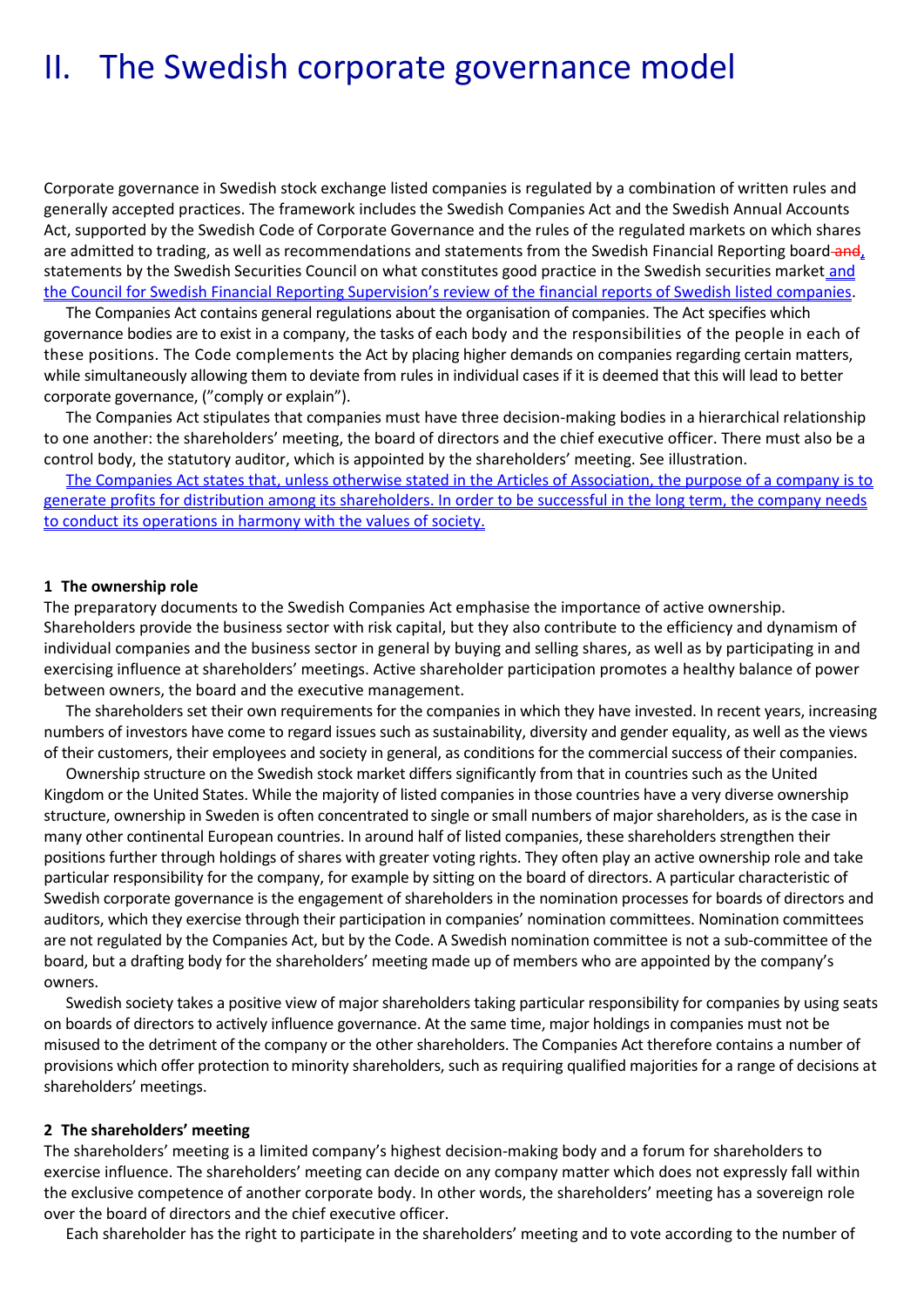shares owned. Shareholders who are not able to attend in person may exercise their rights by proxy. Each shareholder also has the right to have items included on the agenda of the meeting, regardless of the number of shares held, providing a request has been submitted to the board of directors in sufficient time for the item to be included in the notice of meeting.

The annual general meeting<sup>1</sup> must be held within six months of the end of the financial year in order to decide on whether to adopt the income statement and balance sheet and decide on the appropriation of profits or losses. The meeting also decides on discharge of liability for members of the board<sup>1</sup> and the chief executive officer, as well as other issues on which it is obliged by law or its articles of association to decide, such as the election of members of the board<sup>2</sup> and auditor. Board and auditor fees are also decided by the shareholders' meeting.

The board is to call an extraordinary general meeting if a shareholder minority representing at least ten per cent of the company's shares so requests. The same applies if the statutory auditor requests an extraordinary shareholders' meeting. The board may also call an extraordinary general meeting on its own initiative.

Decisions at shareholders' meetings are taken by vote, and each share carries one vote unless otherwise stated in the articles of association. If the articles of association stipulate that shares have differentiated voting rights, no share may carry voting rights that are more than ten times that of any other share.

Decisions at shareholders' meetings are made by simple majority of the votes cast. Certain decisions, however, such as changes to the articles of association, require a qualified majority. The shareholders' meeting may not make any decision that aims to give undue advantage to one shareholder or individual to the disadvantage of the company or any other shareholder.

#### **3 The board of directors**

The board is responsible for the company's organisation and the management of the company's business. The extensive decision-making authority assigned by law to the board of directors is primarily limited by the legal provisions giving the shareholders' meeting exclusive decision-making powers on certain matters, e.g. changes to the articles of association, election of board members and auditors and adoption of the balance sheet and income statement.

The board is obliged to follow any specific directives passed by the shareholders' meeting, providing these do not contravene the Swedish Companies Act or the company's articles of association.

The board may delegate tasks to individual members or non-members of the board, but may not disclaim liability for the company's organisation and management or its obligation to ensure satisfactory control of the company's financial position. When delegating, the board has an obligation to act responsibly and to monitor that such delegation can be maintained.

The board must specify its ways of working in written Rules of Procedure. If there is a division of tasks and responsibilities among the members of the board, e.g. if the board has a committee to prepare certain issues, such as an audit committee, this must be described in its rules of procedure. The board may also delegate decision making to such a committee, but it may not disclaim responsibility for decisions made on this basis.

The board must consist of no fewer than three members, one of which is to be appointed chair. The chair has particular responsibility for leading the work of the board and ensuring that it fulfils its legal obligations.

The Code stipulates that no more than one of the directors elected by the share-holders' meeting may be on the executive management team of the company or one of its subsidiaries. Normally, this place is taken by the chief executive officer. However, it is also common that no member of the executive management is a member of the board.

Hence boards of Swedish listed companies are composed entirely or predominantly of non-executive directors. The Code also states that a majority of the members of the board are to be independent of the company and its management. At least two members must also be independent of the company's major shareholders,<sup>3</sup> which means that it is possible for major shareholders of Swedish companies to appoint a majority of members with whom they have close ties. This is in line with the positive view of active and responsible ownership expressed in the preparatory documents to the Swedish Companies Act.

#### **4 The chief executive officer**

The chief executive officer is responsible for the company's day-to-day management. Matters of an unusual nature or of exceptional importance due to their scope and the nature of the company's business are not considered part of the dayto-day management.

The chief executive officer must prepare and present issues that are outside the scope of day-to-day management to the board of directors. The board is to provide written instructions on when and how the required information is to be collected and reported to the board.

The chief executive officer is subordinate to the board of directors. The board may instruct the chief executive officer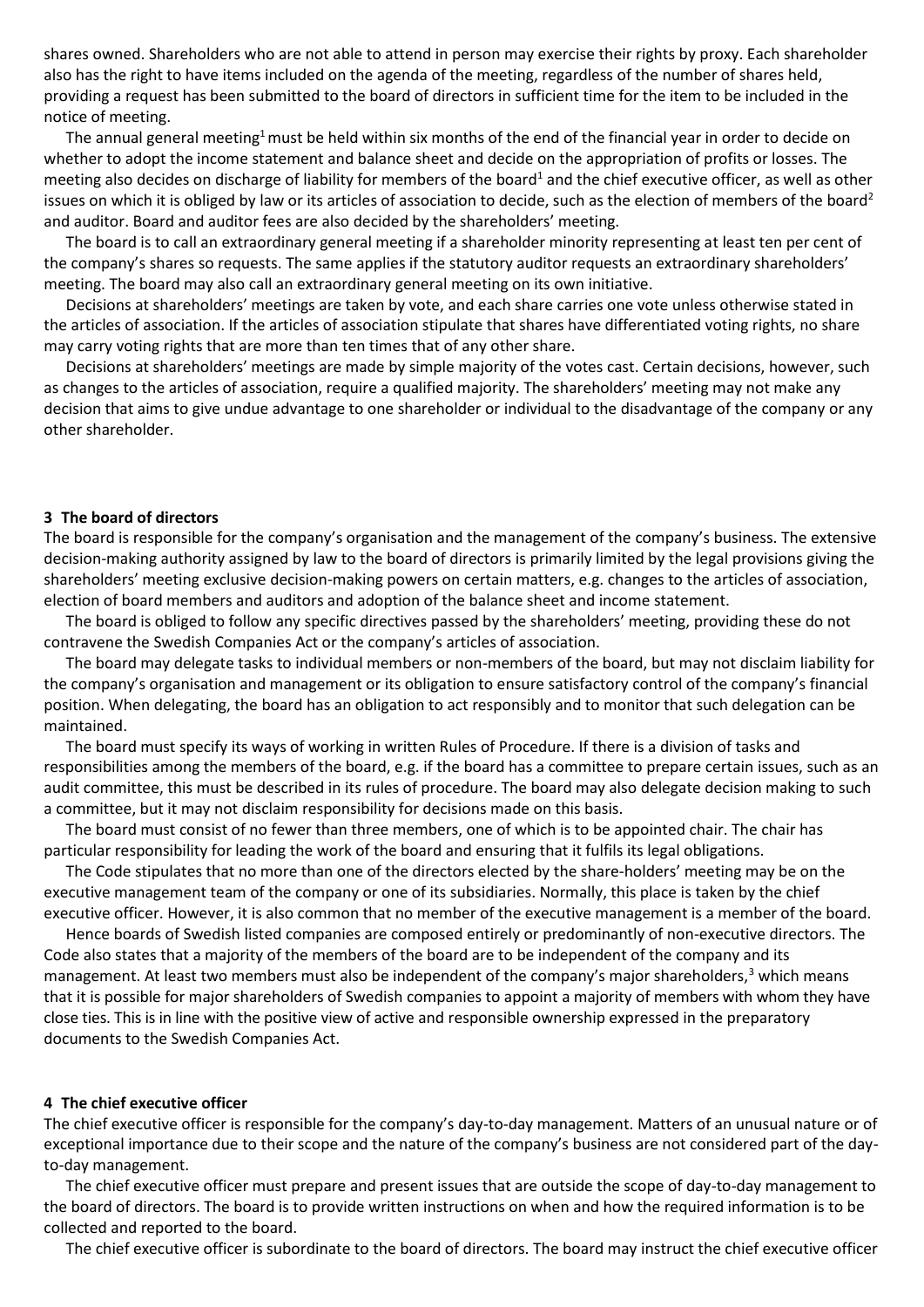on how day-to-day management issues are to be handled or decided. Within the framework defined by the Swedish Companies Act and the company's articles of association, the chief executive officer is obliged to follow the instructions given by the board. The board itself may also decide on matters that are a part of day-to-day management.

The chief executive officer may be a member of the board but not its chair. Irrespective of whether the chief executive officer is a member of the board, he or she has the right to attend and speak at board meetings providing that the board does not decide otherwise in a particular circumstance.

#### **5 The statutory auditor**

The company's statutory auditor is appointed by the shareholders' meeting to examine the company's annual accounts and accounting practices and to review the board's and the chief executive officer's management of the company. In the case of parent companies, the auditor is also to examine the consolidated accounts. Auditors of Swedish companies are therefore given their assignment by, and are obliged to report to, the owners, and they must not allow their work to be governed or influenced by the board or the executive management.

Auditors present their The auditors reports to the owners at the annual general meeting in the annual audit report. The audit report must contain a statement on whether the annual report has been compiled in accordance with the relevant legislation. The statement is to specify whether the annual report provides an accurate picture of the company's results and position, and whether the director's report is consistent with the rest of the annual report. If the annual report does not include items that are required by the relevant legislation, the auditor must state this and, if possible, provide the necessary information in the audit report. Part of the auditor's assignment is to recommend whether the annual shareholders' meeting should adopt the balance sheet and income statement and whether the company's profit or loss should be appropriated in accordance with the proposals in the director's report.

The auditor is also obliged to report if any member of the board or the chief executive officer has carried out any action or committed any oversight that may result in liability for damages. The same applies if the auditor has found that any member of the board or the chief executive officer has acted in any other way that is in breach of the Companies Act, the relevant legislation on annual accounts or the company's articles of association.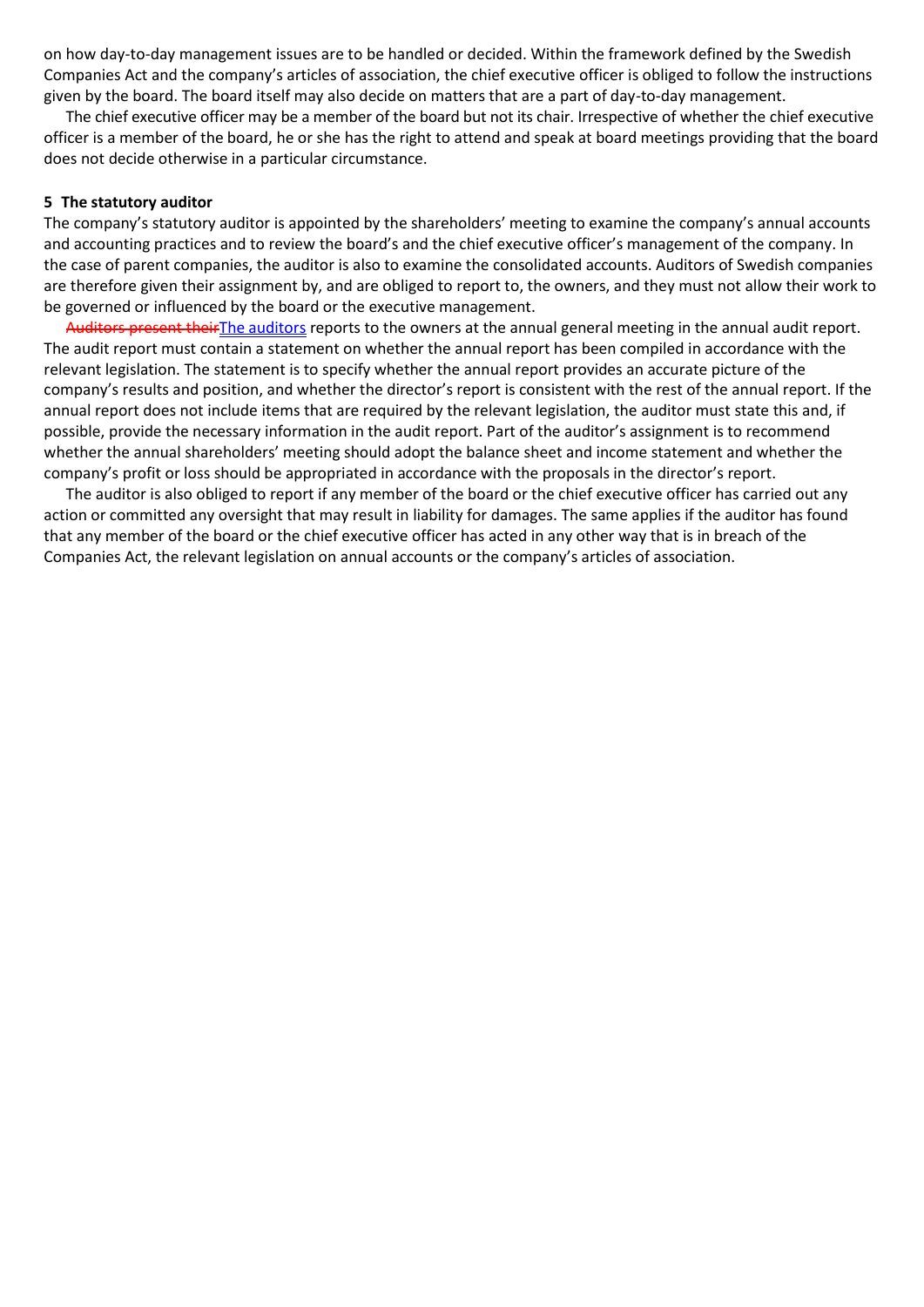# III. Rules for corporate governance

*It is considered good stock exchange practice for Swedish companies whose shares are admitted to trading on a Swedish regulated market to apply the Code.*

*Foreign companies whose shares or depositary receipts are admitted to trading on a regulated market in Sweden are required to apply the Code, the corporate governance code in force in the country where the company has its registered office* 

*or the code applicable in the country in which its shares are also listed in order to comply with good stock exchange practice.* 

*A foreign company that does not apply the Code is to state which corporate governance code or corporate governance rules it applies and its reasons for doing so. It is also to report and explain the important aspects in which the company's conduct deviates* 

*from the Swedish Code. This explanation is to be provided in or adjacent to the company's corporate governance report or, if no such report exists, on the company's website.*

*Companies whose shares or depositary receipts are admitted to trading on a regulated market are to apply the Code from the date of their stock exchange listing.* 

*The Code consists of a set of numbered rules. It is with these rules that companies applying the Code must comply or explain. Some sections of the Code have a short introductory text in italics. The aim of these introductory texts is to explain the principles or legislation behind the rules, but they are not part of the actual rules and there is therefore no requirement to comply with them or to report non-compliance. In addition, some of the rules are accompanied by*  footnotes. Similarly, the comments in these footnotes are not part of the rule text and therefore not subject to the *comply or explain requirement.*

*Chapter 10 of the Code, Information on corporate governance and, sustainability and remuneration, is however to be applied by all companies covered bythat apply the Code. These rules must be complied with and no explanation of noncompliance is permitted.* 

#### **1 The shareholders' meeting**

*Shareholders' influence in the company is exercised at the shareholders' meeting, which is the company's highest decision-making body. The planning and running of the shareholders' meeting is to create conditions in which shareholders can exercise their ownership role in an active, well-informed manner.* 

- 1.1 As soon as the date and venue of the shareholders' meeting have been decided, and in the case of annual general meetings no later than in conjunction with the third quarter report, the information is to be posted on the company's website. This information is also to include the closing date for matters to be submitted by shareholders for inclusion in the notice of meeting.
- 1.2 The company chair and as many members of the board as are required for a quorum are to be present at shareholders' meetings. The chief executive officer is to attend. At least one member of the company's nomination committee, at least one of the company's auditors and, if
- possible, each member of the board are to be present at the annual general meeting. 1.3 The company's nomination committee is to propose a chair for the annual general meeting. The proposal is to be
- presented in the notice of the meeting.
- 1.4 If the ownership structure warrants it, and it is financially feasible given the financial situation of the company, the company is to offer simultaneous inter-pretation of the shareholders' meeting into other relevant languages than Swedish, as well as translation of all or parts of the meeting documentation. The same applies to the minutes of the meeting.
- 1.5 A shareholder, or a proxy representative of a shareholder, who is neither a member of the board nor an employee of the company is to be appointed to verify and sign the minutes of the shareholders' meeting.

#### **2 The nomination committee**

*The election and remuneration of the board of directors and the auditor are to be prepared in a structured, clearly stated, shareholder-governed process which provides conditions for well-informed decision-making.*

*The sole task of the nomination committee is to propose decisions to the shareholders' meeting regarding electoral and remuneration issues and, where applicable, procedural issues for the next nomination committee. Regardless of how they are appointed, members of the nomination committee are to promote the common interests of all shareholders.*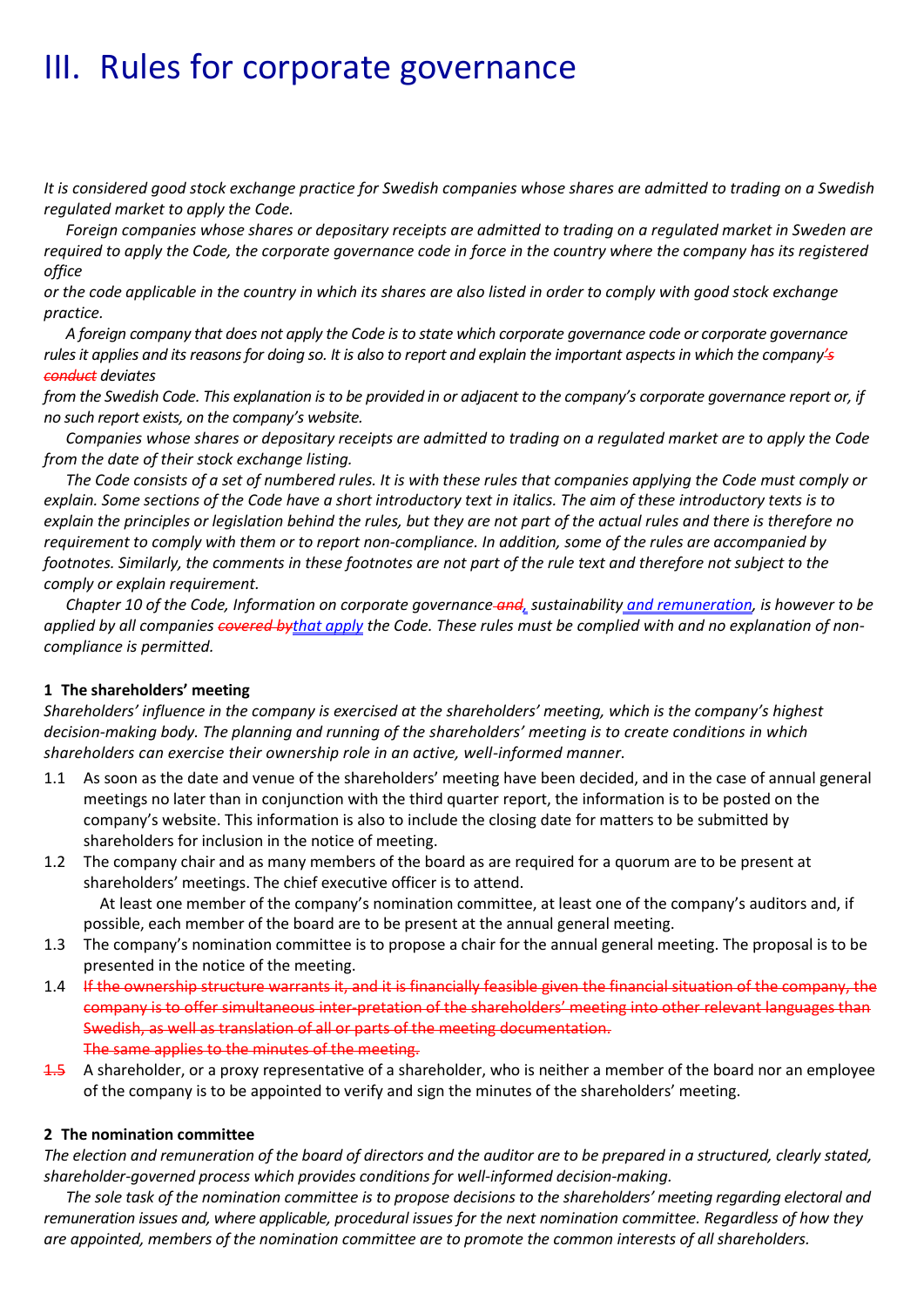*Committee members are not to reveal the content and details of nominations discussions unduly. Each member of the nomination committee is to consider carefully whether there is aany conflict of interest or other circumstance that makes membership of the nomination committee inappropriate before accepting the assignment.* 

2.1 The company is to have a nomination committee.

The nomination committee is to propose candidates for the post of chair and other members of the board, as well as fees and other remuneration to each member of the board. In its assessment of the board's evaluation and in its proposals in accordance with rule 4.1, the nomination committee is to give particular consideration to the requirements regarding breadth and versatility on the board, as well as the requirement to strive for gender balance.

The nomination committee is also to present proposals on the election and remuneration of the statutory auditor. The nomination committee's proposal to the shareholders' meeting on the election of the auditor is to include the audit committee's recommendation (or that of the board of directors if it does not have an audit committee).<sup>4</sup> If the proposal differs from the alternative preferred by the audit committee, the reasons for not following the committee's recommendation are to be stated in the proposal. The auditor or auditors proposed by the nomination committee must have participated in the audit committee's selection process if the company is obliged to have such a procedure.<sup>5</sup>

2.2 The shareholders' meeting is to appoint members of the nomination committee or to specify how they are to be appointed.

This decision is to include **procedures**a procedure for replacing members of the nomination committee who leave before its work is concluded.

The shareholders' meeting is to provide written instructions to the nomination committee.<sup>6</sup>

2.3 The nomination committee is to have at least three members, one of whom is to be appointed committee chair. The majority of the members of the nomination committee are to be independent of the company and its executive management. $\frac{67}{2}$  Neither the chief executive officer nor other members of the executive management are to be members of the nomination committee.

At least one member of the nomination committee is to be independent of the company's largest shareholder in terms of votes or any group of shareholders who act in concert in the governance of the company.

2.4 Members of the board of directors may be members of the nomination committee but may not constitute a majority thereof. Neither the company chair nor any other member of the board may chair the nomination committee.

If more than one member of the board is on the nomination committee, no more than one of these may be dependent of a major shareholder in the company.  $\frac{78}{6}$ 

2.5 The company is to announce the names of members of the nomination committee on its website no later than six months before the annual general meeting. If any committee member has been appointed by a particular owner, that owner's name is to be stated. If any member leaves the committee, this information is to be announced. If a new member is appointed to the nomination committee, the corresponding information about the new member is to be provided.

The website is also to provide information on how shareholders may submit recommendations to the nomination committee.

2.6 The nomination committee's proposals are to be presented in the notice of the shareholders' meeting where the elections of board members or auditors are to be held as well as on the company's website.

When the notice of the shareholders' meeting is issued, the nomination committee is to issue a statement on the company's website explaining its proposals regarding the board of directors with regard to the requirements concerning the composition of the board contained in Code rule 4.1. The committee is to provide specific explanation of its proposals with respect to the requirement to strive for gender balance contained in rule 4.1. If the outgoing chief executive officer is nominated for the post of chair, reasons for this proposal are also to be fully explained. The statement is also to include aan account of how the nomination committee has conducted its work and, for certain companies, $\frac{89}{2}$  a description of the diversity policy $\frac{910}{2}$  applied by the nomination committee in its work.

The following information on candidates nominated for election or re-election to the board is to be posted on the company's website  $\frac{4011}{1}$ .

- the candidate's year of birth, principal education and professional experience,
- any work performed for the company and other significant professional commitments,
- any holdings of shares and other financial instruments in the company owned by the candidate or the candidate's related natural or legal persons<sup>12</sup>,
- whether the nomination committee, in accordance with Code rules 4.4 and 4.5, deems the candidate to be independent of the company and its executive management, as well as of major shareholders in the company. Where circumstances exist that may call this independence into question, the nomination committee is to justify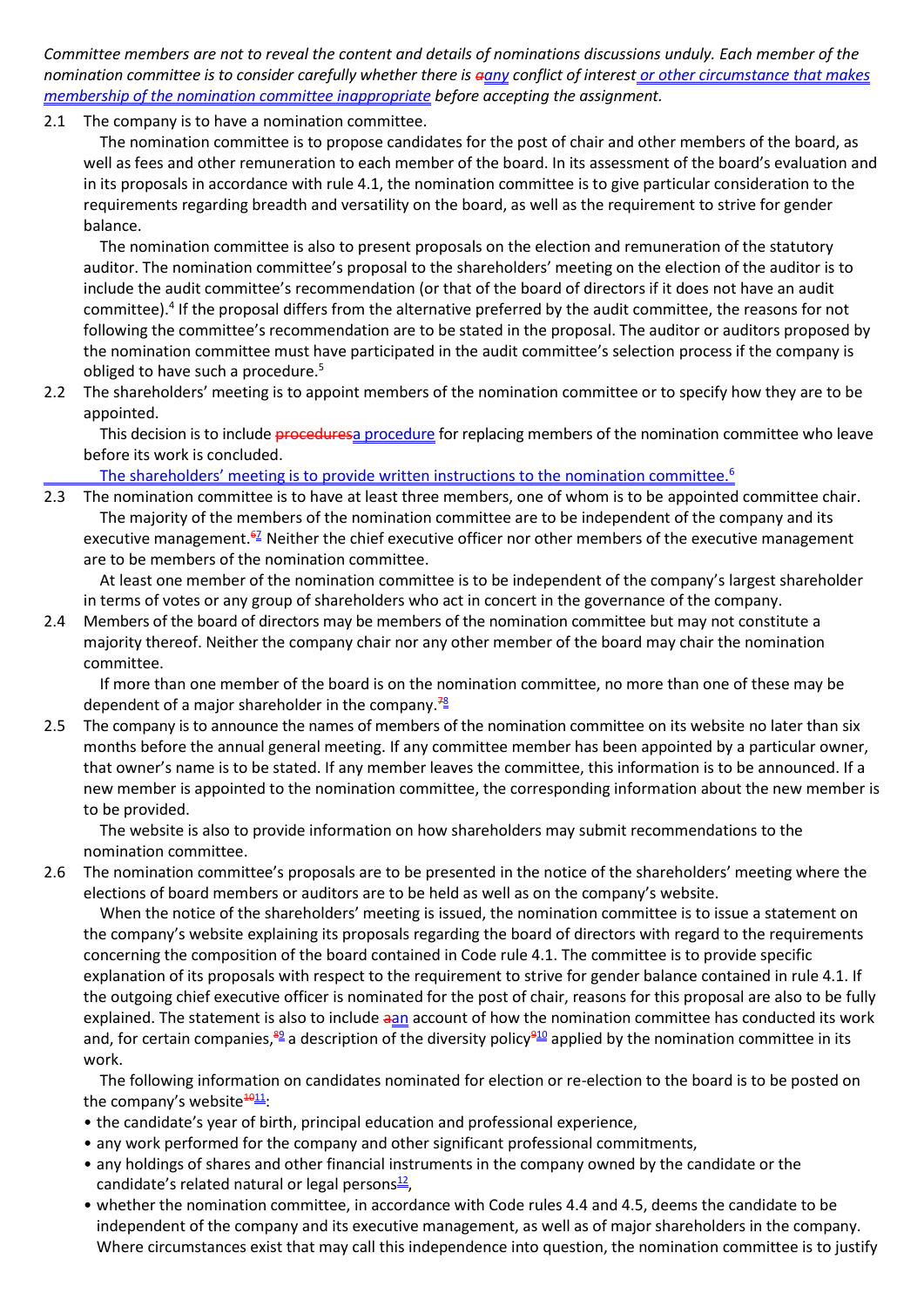its position regarding candidates' independence,

- in the case of re-election, the year that the person was first elected to the board.
- 2.7 At a shareholders' meeting where the election of board members or auditors is to be held, the nomination committee is to present and explain its proposals with regard to the requirements concerning composition of the board contained in rule 4.1. The committee is to provide specific explanation of its proposals with respect to the requirement to strive for gender balance contained in rule 4.1.

## **3 The tasks of the board of directors**

*The board of directors is to manage the company's affairs in the interests of the company and all its shareholders.*

- 3.1 The principle tasks of the board of directors include
	- establishing the overall goals and strategy of the company,
	- appointing, evaluating and, if necessary, dismissing the chief executive officer,
	- identifying how sustainability issues impact risks to and business opportunities for the company,
	- defining appropriate guidelines to govern the company's conduct in society, with the aim of ensuring its longterm value creation capability,
	- ensuring that there is an appropriate system for follow-up and control of the company's operations and the risks to the company that are associated with its operations, and
	- ensuring that there is a satisfactory process for monitoring the company's compliance with laws and other regulations relevant to the company's operations, as well as the application of internal guidelines, and.
	- ensuring that the company's external communications are characterised by openness, and that they are accurate, reliable and relevant.
- 3.2 The board is to approve any significant assignments the chief executive officer has outside the company.

## **4 The size and composition of the board**

*The board is to have a size and composition that enables itensures its capacity to manage the company's affairs efficiently and with integrity.* 

- 4.1 The board is to have a composition appropriate to the company's operations, phase of development and other relevant circumstances. The board members elected by the shareholders' meeting are collectively to exhibit diversity and breadth of qualifications, experience and background. The company is to strive for gender balance on the board.
- 4.2 Deputies for directors elected by the shareholders' meeting are not to be appointed.
- 4.3 No more than one elected member of the board may be a member of the executive management of the company or a subsidiary. $\frac{4413}{12}$
- 4.4 The majority of the directors elected by the shareholders' meeting are to be independent of the company and its executive management.

A director's independence is to be determined by a general assessment of all factors that may give cause to question the individual's independence and integrity with regard to the company or its executive management. Factors that should be considered include<sup> $\frac{1214}{1}$ </sup>:

- whether the individual is the chief executive officer or has been the chief executive officer of the company or a closely related company within the last five years,
- whether the individual is employed or has been employed by the company or a closely related company within the last three years,
- whether the individual receives a not insignificant remuneration for advice or other services beyond the remit of the board position from the company, a closely related company or a person in the executive management of the company,
- whether the individual has or has within the last year had a significant business relationship or other significant financial dealings with the company or a closely related company as a client, supplier or partner, either individually or

as a member of the executive management, a member of the board or a major shareholder in a company with such a business relationship with the company, $^{13}$ 

- whether the individual is or has within the last three years been a partner at, or has as an employee participated in an audit of the company conducted by, the company's or a closely related company's current or then auditor,
- whether the individual is a member of the executive management of another company ifand a member of the board of that company is a member of the executive management of the company, or
- whether the individual has a close family relationship with a person in the executive management or with another person named in the points above if that person's direct or indirect business with the company is of such magnitude or significance as to justify the opinion that the board member is not to be regarded as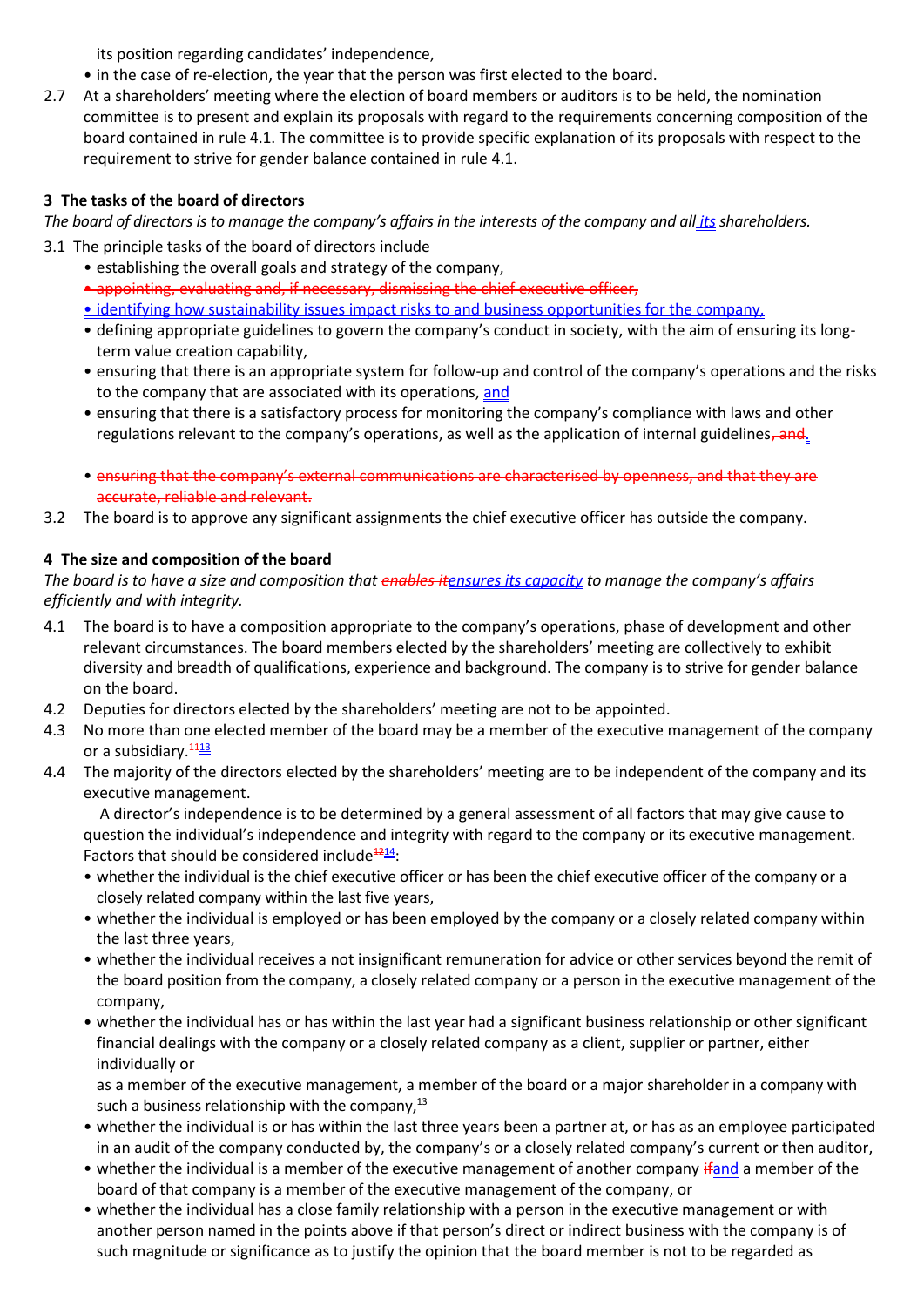independent.

A closely related company is defined in this context as another company in which the company holds, is directly or indirectly<del>, at least ten per cent of the shares, ownership interest or votes, or a financial share that confers an</del> entitlement of at least ten per cent of the yield. If the company owns more than 50 per cent of the shares, ownership interest or votes in another company, it is to be regarded as indirectly holding a subsidiary or associate <u>of</u> the <del>latter</del> company<del>'s ownership in other companies.<sup>16</sup></del>

4.5 At least two of the members of the board who are independent of the company and its executive management are also to be independent in relation to the company's major shareholders.

In order to determine a board member's independence and integrity, the extent of the member's direct and indirect relationships with major shareholders is to be taken into consideration.<sup>4417</sup>A member of the board who is employed by or is a board member of a company which is a major shareholder is not to be regarded as independent.

In this context, a major shareholder is defined as controlling, directly or indirectly, at least ten per cent of the shares or votes in the company. If a company owns more than 50 per cent of the shares, ownership interest or votes in another company, the former is regarded as having indirect control of the latter company's ownership in other companies.

- 4.6 Nominees to positions on the board are to provide the nomination committee with sufficient information to enable an assessment of the candidate's independence as defined in 4.4 and 4.5.
- 4.7 Members of the board are to be appointed for a period extending no longer than to the end of the next annual general meeting.

# **5 The tasks of directors**

*Directors are to devote the necessary time and care, and to ensure they have the competence required, to effectively safeguard and promote the interests of the company and its owners. Each director is to act independently and with integrity in the interests of the company and all of its shareholders.* 

- 5.1 Each director is to form an independent opinion on each matter considered by the board and to request whatever information he or she believes necessary for the board to make well-founded decisions.
- 5.2 Each director is to acquire continuously the knowledge of the company's operations, organisation, markets etc. that is necessary to carry out the assignment.
- 5.3 Each director is responsible for committing the time required to carry out the work of the board in the context of the director's other assignments and commitments.

### **6 The chair of the board**

*The chair has a particular responsibility to ensure that the work of the board is well organised and conducted efficiently.*

- 6.1 The chair of the board is to be elected by the shareholders' meeting. If the chair relinquishes the position during the mandate period, the board is to elect a chair from among its members to serve until a new chair has been elected by the shareholders' meeting.
- 6.2 If the chair of the board is an employee of the company or has duties assigned by the company in addition to his or her responsibilities as chair, the division of work and responsibilities between the chair and the chief executive officer is to be clearly stated in the board's statutory Rules of Procedure and its Instruction to the Chief Executive Officer.
- 6.3 The chair is to ensure that the work of the board is conducted efficiently and that the board fulfils its obligations. In particular, the chair is to
	- organise and lead the work of the board to create the best possible conditions for the board's activities,
	- ensure that new board members receive the necessary introductory training, as well as any other training that the chair and member agree is appropriate,
	- ensure that the board regularly updates and develops its knowledge of the company,
	- be responsible for contacts with the shareholders regarding ownership issues and communicate shareholders' views to the board,
	- ensure that the board receives sufficient information and documentation to enable it to conduct its work,
	- in consultation with the chief executive officer, draw up proposed agendas for the board's meetings,
	- verify that the board's decisions are implemented, and
	- ensure that the work of the board is evaluated annually.

### **7 Board procedures**

*The formal procedures for the work of the board of directors are to be stipulated by the board. These procedures are to be clear and well documented. To enable the board to make well-founded decisions, the chief executive officer is to provide it*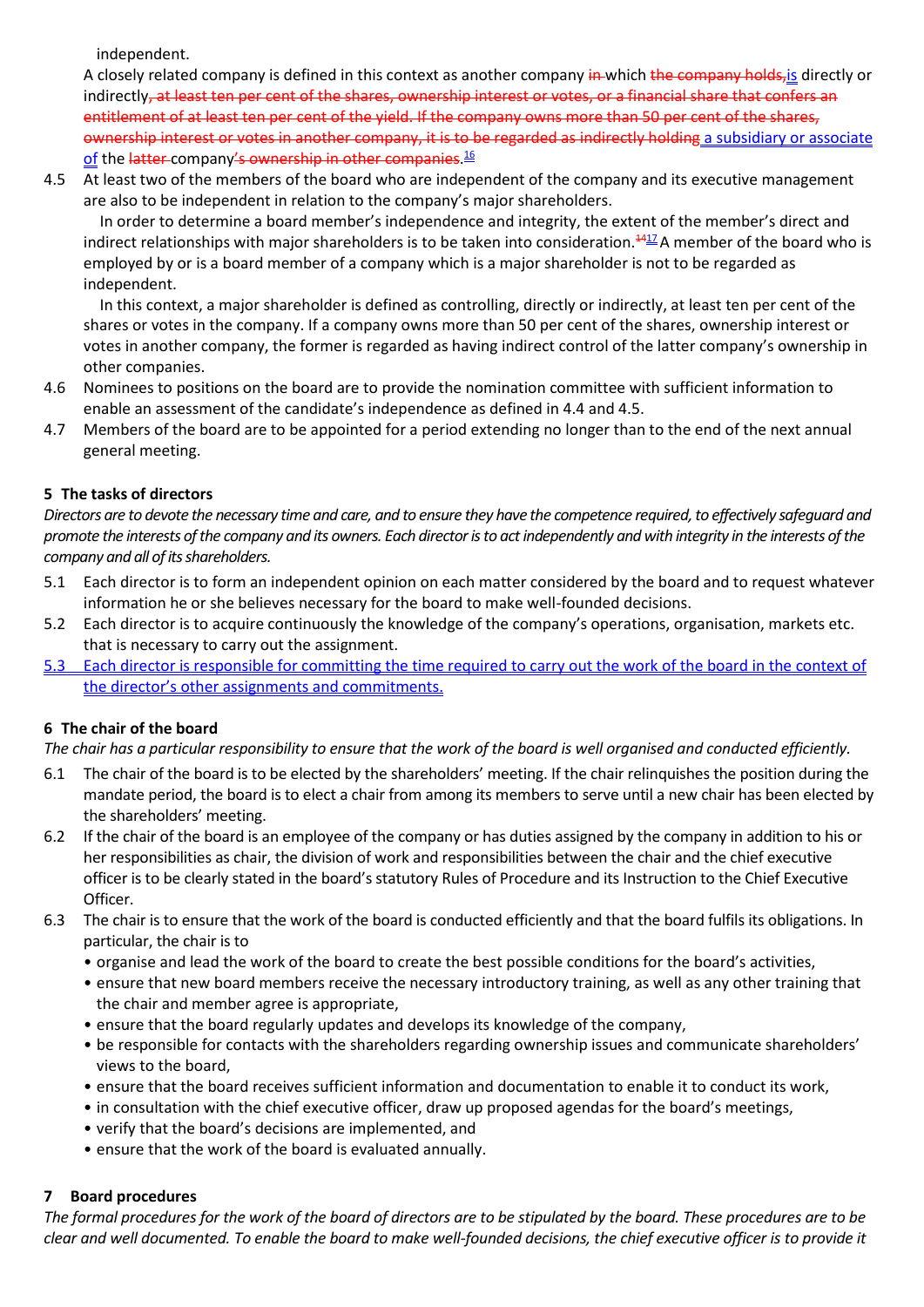- 7.1<sup>-</sup> The board is to review the relevance and appropriateness of its statutory Rules of Procedure, Instruction to the Chief Executive Officer and Reporting Instruction at least once a year.
- 7.2 If the board establishes special committees to prepare its decisions on specific issues, its Rules of Procedure are to specify the duties and decision-making powers that the board has delegated to these committees and how the committees are to report to the board. Committees are to keep minutes of their meetings and the minutes are to be made available to the board.
- 7.2 If the board has established an audit committee, the majority of the committee's members are to be independent in relation to the company and its executive management. At least one of the members who is independent in relation to the company and its executive management is also to be independent in relation to the company's major shareholders.<sup>18</sup>
- 7.3 The board is responsible for ensuring that the company has good internal controls.

The board is to ensure that the company has formalised routines to ensure that approved principles for financial reporting and internal controls are applied, and that the company's financial reports are produced in accordance with

legislation, applicable accounting standards and other requirements for listed companies.

For companies that do not have a separate internal audit function, the board of directors is to evaluate the need for such a function annually and to explain its decision in its report on internal controls in the company's corporate governance report.  $\frac{4519}{12}$ 

7.4 The description of the company's internal controls included in the corporate governance report is also to include the board's measures for monitoring that the internal controls related to financial reports and reporting to the board

function adequately.

- 7.5 At least once a year, the board is to meet the company's-statutory auditor without the chief executive officer or any other member of the executive management present.
- 7.6 The board of directors is to ensure that the company's six- or nine-month report is reviewed by the statutorycompany's auditor.

# **8 Evaluation of the board of directors and the chief executive officer**

*Regular and systematic evaluation forms the basis for assessment of the performance of the board and the chief executive officer and for the continuous development of their work.*

8.1 The board of directors is to evaluate its work annually, using a systematic and structured process, with the aim of developing the board's working methods and efficiency. The results of this evaluation are to be reported to the nomination committee.

The corporate governance report is to state how the board evaluation was conducted and reported.

8.2 The board is to continuously evaluate the work of the chief executive officer. The board is to examine this issue formally at least once a year, and no member of the executive management is to be present during this evaluation process.

# **9** Remuneration<sup>16</sup>-of the board and executive management<sup>1720</sup>

*The company is to have formal and openly stated processes for deciding on remuneration of members of the board and the executive management.*

*Remuneration and other terms of employment or assignment of members of the board and the executive management are to be designed with the aim of ensuring that the company has access to the competence required at a cost appropriate to the company, and that they have the intended effects for the company's operations.*

- 9.1 The board is to establish a remuneration committee, whose main tasks are to :
	- prepare the board's decisions on issues concerning principles for remuneration, remunerations and other terms of employment for the executive management,
	- monitor and evaluate programmes for variable remuneration to the executive management, both ongoing programmes and those that have ended during the year, for the executive management, and
	- monitor and evaluate the application of the guidelines for remuneration of to the board and executive management that the annual generalshareholders' meeting is legally obliged to establish<sup>4821</sup>, as well as the current remuneration structures and levels in the company.
- 9.2 The chair of the board may chair the remuneration committee. The other share-holders' meeting-elected members of the committee are to be independent of the company and its executive management. $1922$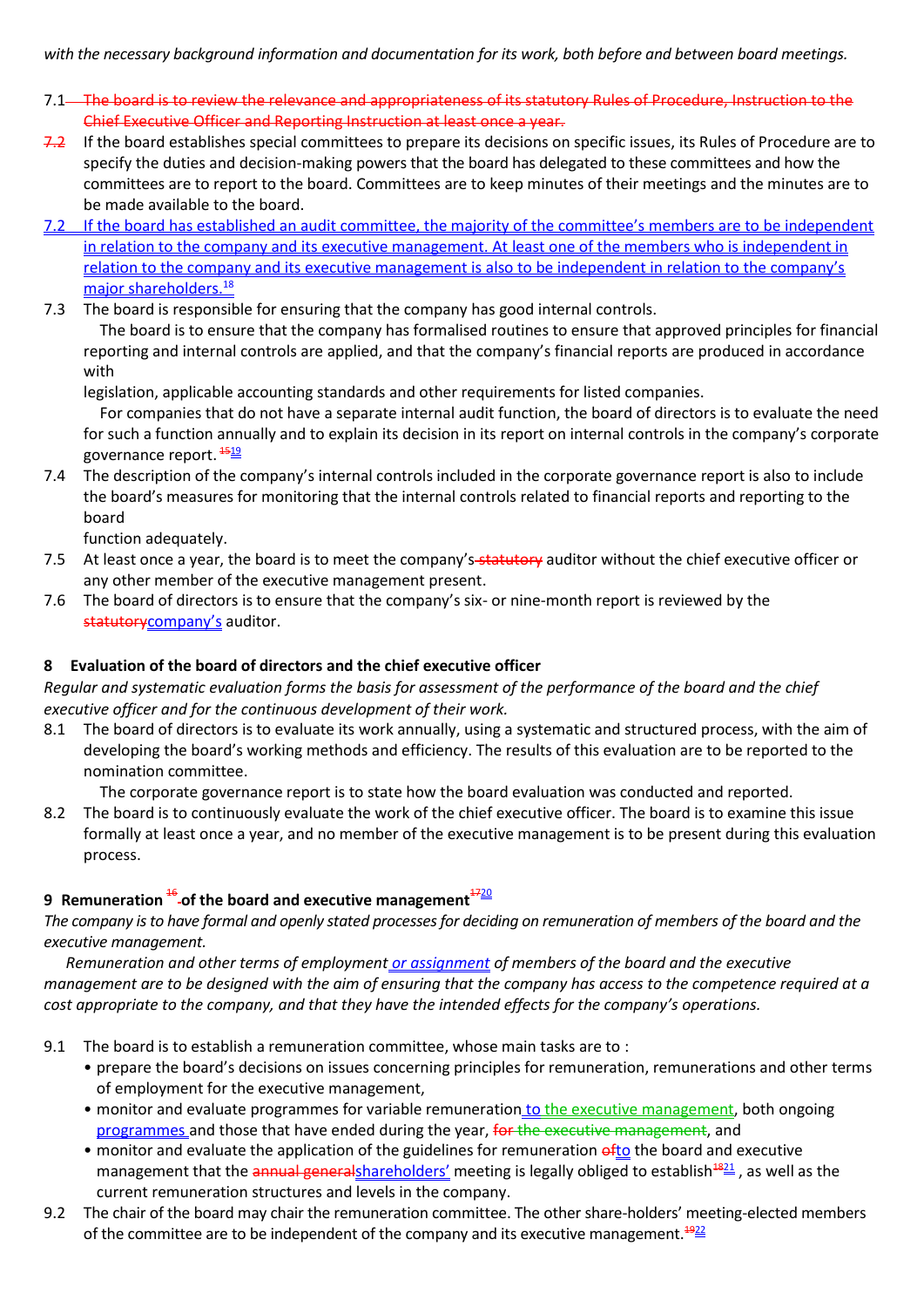If the board considers it is more appropriate, the entire board may perform the remuneration committee's tasks, on condition that no board member who is also a member of the executive management participates in this work.

- 9.3 If the remuneration committee or the board uses the services of an external consultant, it is to ensure that there is no conflict of interest regarding other assignments this consultant may have for the company or its executive management.
- 9.4 Variable remuneration is to be linked to predetermined and measurable performance criteria<sup>2023</sup> aimed at promoting the company's long-term value creation.
- 9.5 Variable remuneration paid in cash is to be subject to predetermined limits regarding the total outcome.  $2424$
- 9.6 The shareholders' meeting is to decide on all share and share-price related incentive schemesprogrammes for the executive management. The decision of the share-holdersshareholders' meeting is to include all the principle conditions of the schemeprogramme.<sup>2225</sup>
- 9.7 Share and share-price related incentive programmes are to be designed with the aim of achieving increased alignment between the interests of the participating individual and those of the company's shareholders. The vesting period or the period from the commencement of an agreement to the date for acquisition of shares is to be no less than three years.

Programmes that involve acquisition of shares are to be designed so that a personal holding of shares in the company is promoted.

Programmes designed for board members are to be devised by the company's owners and to promote longterm ownership of shares.<sup>2326</sup>

- 9.8 Fixed salary during a period of notice and severance pay are together not to exceed an amount equivalent to the individual's fixed salary for two years.
- 9.9 Guidelines regarding remuneration to the board and executive management are also to cover salary and other remuneration to other members of the executive management.<sup>27</sup>

# **10 Information on corporate governance and, sustainability**<sup>24</sup> **and remuneration**<sup>28</sup>

*The board of directors is to inform the shareholders and the capital market annually regarding corporate governance functions in the company and how the company applies the Swedish Corporate Governance Code. This information is to be published in a corporate governance report <sup>2529</sup> and on the company's website. The corporate governance report should focus on company-specific conditions and need not duplicate the content of existing legislation or other regulation.* 

*The boards of certain companies are to provide annually, in a sustainability report andmade available on the company's website, the information to shareholders and the capital market on sustainability issues that is necessary for an understanding of the company's development, position and results, as well as the environmental impact of its operations.<sup>2630</sup>*

*The remuneration report that is to be presented annually to the annual general meeting for approval is to be made available on the company's website.<sup>31</sup>*

- 10.1 In its corporate governance report, the company is to state clearly
	- which Code rules it has not complied with,
	- explain the reasons for each case of non-compliance and
	- describe the solutions it has adopted instead.
- 10.2 As well as the items stipulated by legislation, $\frac{2732}{27}$  the following information is to be included in the corporate governance report if it is not presented in the annual report:
	- the composition of the company's nomination committee. If any member of the committee has been appointed by a particular owner, the name of this owner is also to be stated,
	- the information on each member of the board that is required by the third paragraph of Code rule 2.6,
	- the division of work among members of the board and how the work of the board was conducted during the most recent financial year, including the number of board meetings held and each member's attendance at board meetings,
	- the composition, tasks and decision-making authority of any board committees, and each member's attendance at the respective committee's meetings,
	- how board evaluation $\frac{2833}{2}$  is conducted and reported,
	- a description of internal controls in accordance with paragraph 3 of rule 7.3 and with rule 7.4,
	- for the chief executive officer:
		- year of birth, principal education and work experience,
		- significant professional commitments outside the company, and
	- holdings of shares and other financial instruments in the company or similar holdings by related natural or

legal persons $\frac{34}{2}$ , as well as significant shareholdings and partnerships in enterprises with which the company has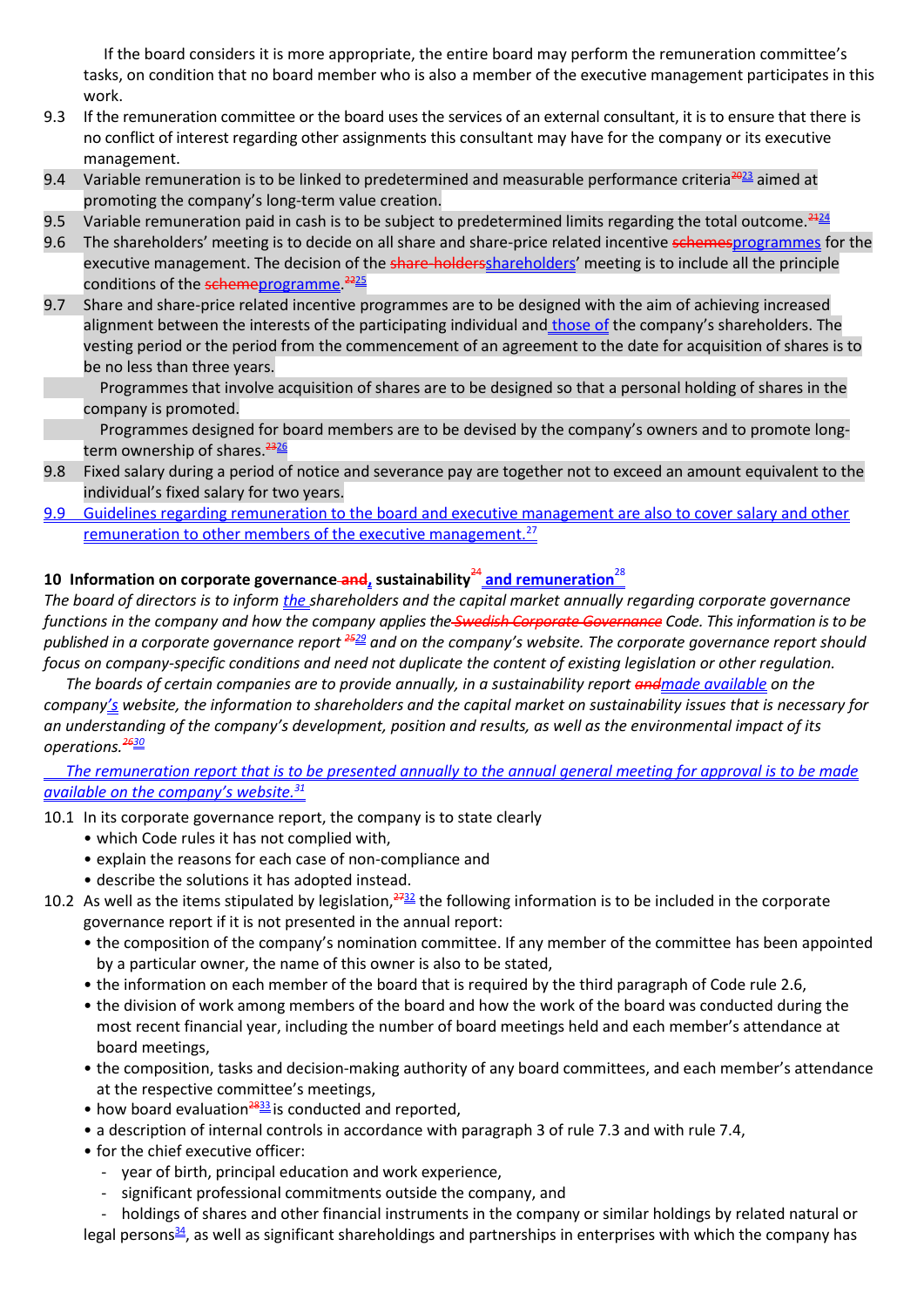important business relations, and

• any infringement of the stock exchange rules applicable to the company, or any breach of good practice on the securities market reported by the relevant exchange's disciplinary committee or the Swedish Securities Council during the most recent financial year.

10.3 The company is to have a section of its website devoted to corporate governance matters, where the company's ten most recent corporate governance reports are to be posted, together with that part of the audit report which deals with the corporate governance report or the auditor's written statement on the corporate governance report<sup><del>29</del>35</sup>.

The corporate governance section of the website is to include the company's current articles of association, along with any other information required by the Code.<sup>3036</sup> It is also to include information regarding: • members of the board, the chief executive officer and the statutorycompany auditor,<sup>31</sup>-11 and

- a description of the company's system of variable remuneration to the board and executive management, and of each outstanding share- and share-price-related incentive scheme.
- The board is also to publish the results of the evaluation required by points two and three of Code rule 9.1 in the corporate governance section of the company's website no later than three weeks before the annual general meeting. the company's instructions to the nomination committee.<sup>38</sup>
- 10.4 Companies which are legally required to publish a sustainability report orand companies which without being subject to this requirement voluntarily publish such a report are to make available on their websites the ten most recent years' sustainability reports, along with that part of the auditor's report which covers the sustainability report or the auditor's written statement on the sustainability report.  $\frac{3239}{2}$
- 10.5 The remuneration report is to contain a reference to where in the company's annual report the information required by chapter 5, sections 40-44 of the Annual Accounts Act (1995:1554) are to be found.
	- In addition to providing the information required by law regarding the persons who according to the law are covered by the guidelines on remuneration to the board and executives<sup>40</sup>, the remuneration report must also report the following aggregated information regarding other persons in the executive management<sup>41</sup>: - the relative proportions of fixed and variable remuneration,
		- how the criteria for the payment of variable remuneration have been applied,
		- how the total remuneration relates to the company's guidelines on remuneration,
		- whether an option to claim back variable remuneration has been used,

- any deviations that have been made from the decision-making process applicable according to the guidelines for determining the remuneration, and

- any deviations that have been made from the guidelines for particular reasons, indicating what those reasons are and which parts of the guidelines have been deviated from.

- 10.6 The remuneration report is to contain a summary description of each outstanding share and share-price related incentive programme and any such programme that was completed during the year. For other members of the executive management, the total number of shares and share options that have been allocated or offered to these executives and the main conditions for exercising the options, including exercise prices and exercise dates, as well as any changes to the conditions, must be stated.
- <sup>1.</sup> The annual general meeting is the ordinary general meeting where the annual accounts are to be presented.
- $2<sub>z</sub>$  The Companies Act states that the members who receive the most votes are regarded as elected. This means that there is no majority requirement, and that a vote against has the same weight as an abstention. A common misunderstanding is that the Board must be elected as a single unit at the shareholders' meeting. Even if there is only one proposal presented, the Companies Act gives each shareholder the right to propose its own candidates and to demand a vote on each of the proposed candidates. The latter also applies to discharge of liability, which under the Companies Act is determined individually for each member of the board and the chief executive officer.
- 3. Major shareholders are defined as those controlling ten per cent or more of the shares or votes in the company.
- <sup>4</sup> This rule corresponds to the requirements regarding the board's proposal for the post of auditor if the company does not have a nomination committee, see article 16.5 of the European Parliament and Council Regulation (EU) No. 537/2014 of 16 April 2014 on specific requirements regarding statutory audit of public interest entities and repealing Commission Decision 2005/909/EC, in its original version.
- <sup>5</sup> Those companies which according to their latest annual or consolidated accounts fulfil at least two of the following three criteria: an average number of employees during the financial year of less than 250; a total balance sheet not exceeding EUR 43 million: and an annual net turnover not exceeding EUR 50 million. Also, listed companies that have an average market capitalization of less than EUR 100 million based on the closing price for the previous three calendar years are exempted from the requirement that the auditor or auditors proposed must have participated in the audit committee selection process.
- <sup>6</sup> The instructions may form part of the shareholders' meeting's decision to appoint members or comprise a separate document. The instruction may permit the nomination committee to incur costs for the company for the work of the committee.
- $\frac{2}{3}$  For assessment of independence with regard to the company and its management, see 4.4.
- $^{78}$  For assessment of independence with regard to the company's major shareholders, see 4.5.
- **pplies**<sup>9</sup> The diversity policy requirement applies to listed companies which fulfil more than one of the requirements stated in chapter 6, section 10, paragraph 1, points 1-3 of the Annual Accounts Act (1995:1554).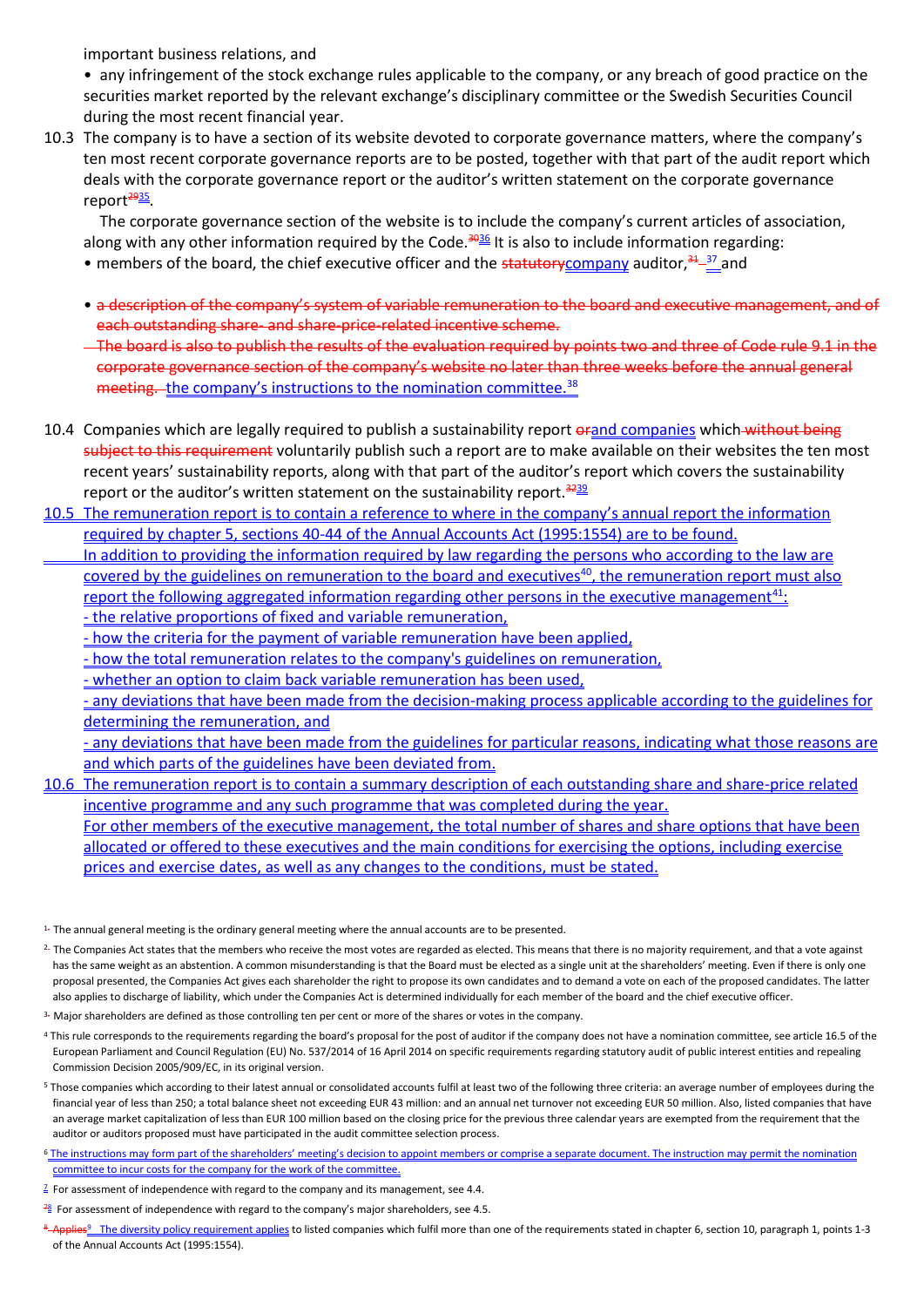#### The diversity policy may consist of Code rule 4.1.

<sup>1011</sup> If a board member is nominated by a party other than the nomination committee, the nominating party is to submit the required information to the company, including the nominating party's assessment of the nominee's independence with regard to the company, its management and major shareholders in the company.

<sup>12</sup>The company itself chooses how to define a related party in the light of the purpose of the provision to clarify the board member's influence on and financial exposure to the

11

| company.                                                                                                                                                                                                                                                                                                                                                                                                                                                                    |
|-----------------------------------------------------------------------------------------------------------------------------------------------------------------------------------------------------------------------------------------------------------------------------------------------------------------------------------------------------------------------------------------------------------------------------------------------------------------------------|
| $\frac{13}{2}$ The chief executive officer and an executive chair of the board may thus not both be members of the board if the latter is also a member of the company's executive<br>management. A member of the board may, however, be employed and receive remuneration from the company without being a member of the executive management, e.g.<br>a member of the board who is honorary chair of the board or who acts as an "ambassador" for the company or similar. |
| $\frac{4214}{2}$ The results of the nomination committee's deliberations are to be reported in accordance with the fourth bullet of the third paragraph in 2.6.                                                                                                                                                                                                                                                                                                             |
| $\frac{4315}{2}$ This point is not to be regarded as applicable to a normal business relationship as a customer of a bank.                                                                                                                                                                                                                                                                                                                                                  |
| $^{44}$                                                                                                                                                                                                                                                                                                                                                                                                                                                                     |
| <sup>16</sup> An associated company is a company over which the company has a significant influence. Such influence is normally considered to be held if a party has a shareholding of at<br>least 20 per cent of the votes in the company. See chapter 1, sections 5 and 8 (final paragraph) of the Annual Accounts Act (1995:1554).                                                                                                                                       |
| $\frac{17}{10}$ The results of the nomination committee's deliberations are to be reported in accordance with the fourth bullet of the third paragraph in 2.6.                                                                                                                                                                                                                                                                                                              |

15

- <sup>18</sup> Provisions regarding the establishment of an audit committee and the tasks of an audit committee are found in chapter 8, sections 49 a-b of the Companies Act (2005:551). Chapter 8, section 49 a of the Companies Act states that the members of the committee may not be employed by the company, and at least one member must have accounting or auditing skills. For assessment of independence, see 4.4 and 4.5.
- <sup>19</sup> The inclusion in the company's corporate governance report of a report on internal controls and risk -management in connection with financial reporting is a requirement stipulated in chapter 6, section 6, paragraph 2, bullet 2 of the Annual Accounts Act (1995:1554).
- 16 For the purposes of this chapter, remuneration is defined as (i) fixed salaries and fees, (ii) variable remuneration, including share and share-price related incentive mmes, (iii) pension schemes, and (iv) other financial benefits.

17 İ,

- <sup>20</sup> The term <del>"board and the e</del>xecutive management<del>"</del> refers <del>to individuals whose compensation and benefits are to be repor</del> on 20, paragraphs 1 and 3 of the Annual Accounts Act, (1995:1554), i.e. members of the board,in this context to the chief executive officer and each member of, deputy chief executive officer and other persons in the company's executive management. The term executive members of the board.
- <sup>18</sup>Other members of company management are defined in this context as persons belonging to executive management teams or similar bodies and managers who report directly to the chief executive officer, e.g. the chief financial officer, director of finance and the director of human resources.
- <sup>21</sup> The stipulation that the <del>annual general</del>shareholders' meeting is to establish guidelines for executive remuneration is to be found in chapter 7, section 61 of the Swedish Companies Act (2005:551). The guidelines are to contain the criteria stated in chapter 8, section 51, paragraph 1 and section 52, paragraph 1 of the Act, where it is stated pecifically that the guidelines are not to cover fees and other remuneration for board worksections 51-53 of the Act.

 $\frac{4922}{2}$  For assessment of independence with regard to the company and its executive management, see 4.4.

<sup>023</sup> The criteria may be of different kinds, including own investment, e.g. through participation in a share savings programme. The term measurable is used to indicate that it should be possible to evaluate to what extent the criteria have been fulfilled.

Such limits do not need to be specified as cash amounts, but may also be defined in other ways.

- Issues such as decision-making processes and what type of information and documentation is required to make decisions on share and share-price related incentive programmes are also regulated by mandatory rules in Chapter 16 of the Companies Act and by statements from the Swedish Securities Council, primarily Statement AMN 2002:1.
- 236 That board members who are not also employees of the company are not to participate in programmes designed for the executive management or other employees is a result of Swedish Securities Council Statement AMN 2002:1.

24

- 27 Chapter 8, section 51 of the Swedish Companies Act (2005:551) states that the board of directors is to draw up a proposal to the annual general meeting regarding guidelines for salary and other remuneration to the members of the board of directors, the chief executive officer and the deputy chief executive officer. For other members of the executive management, see footnote 20.
- 28 The rules in Chapter 10 of the Code are to be complied with by all companies that apply the Code. No deviation with accompanying explanation is permitted with regard to these rules.
- <sup>2522</sup> The requirement to produce a corporate governance report is stipulated in chapter 6, sections 6-9 of the Annual Accounts Act (1995:1554).
- <sup>2630</sup> The requirement to publish a sustainability report, and which companies are required to do so, is contained in chapter 6, sections 10-14 and in chapter 7, sections 31a-31c of the Annual Accounts Act (1995:1554).

27

31 The requirements regarding submission of a remuneration report for approval by the annual general meeting, the content of the report and making it available on the company's website are found in chapter 7, section 62 and chapter 8, section 53 a of the Companies Act (2005:551).

 $^{32}$  The information to be included in the corporate governance report is stipulated in chapter 6, section 6 of the Annual Accounts Act (1995:1554).

<del><sup>28<u>33</u></del> See rule 8.1.</del></sup>

29

#### 34 See footnote 12

**35** The requirement for an auditor review of the corporate governance report if it is included in the director's report or of the information that is otherwise found in the company's or group's director's report is stipu-latedstipulated in chapter 9, section 31 of the Companies Act (2005:551). The requirement for auditor review if the **or-poratecorporate governance report is published separately from the annual report is stipulated in chapter 6, section 9 of the Annual Accounts Act (1995:1554).** 

30\_36 See 1.1, 2.5 and 2.6.

31 <sup>-37</sup> See the second and seventh points in the first paragraph of rule 10.2 regarding information on members of the board and the chief executive officer.

32

38 If the instructions to the nomination committee are only to be found in the minutes of the annual general meeting, the information may state this.

<sup>38</sup> The requirement concerning auditor review of the sustainability report if it is included in the management report is contained in chapter 9, sections 31 and 38 of the